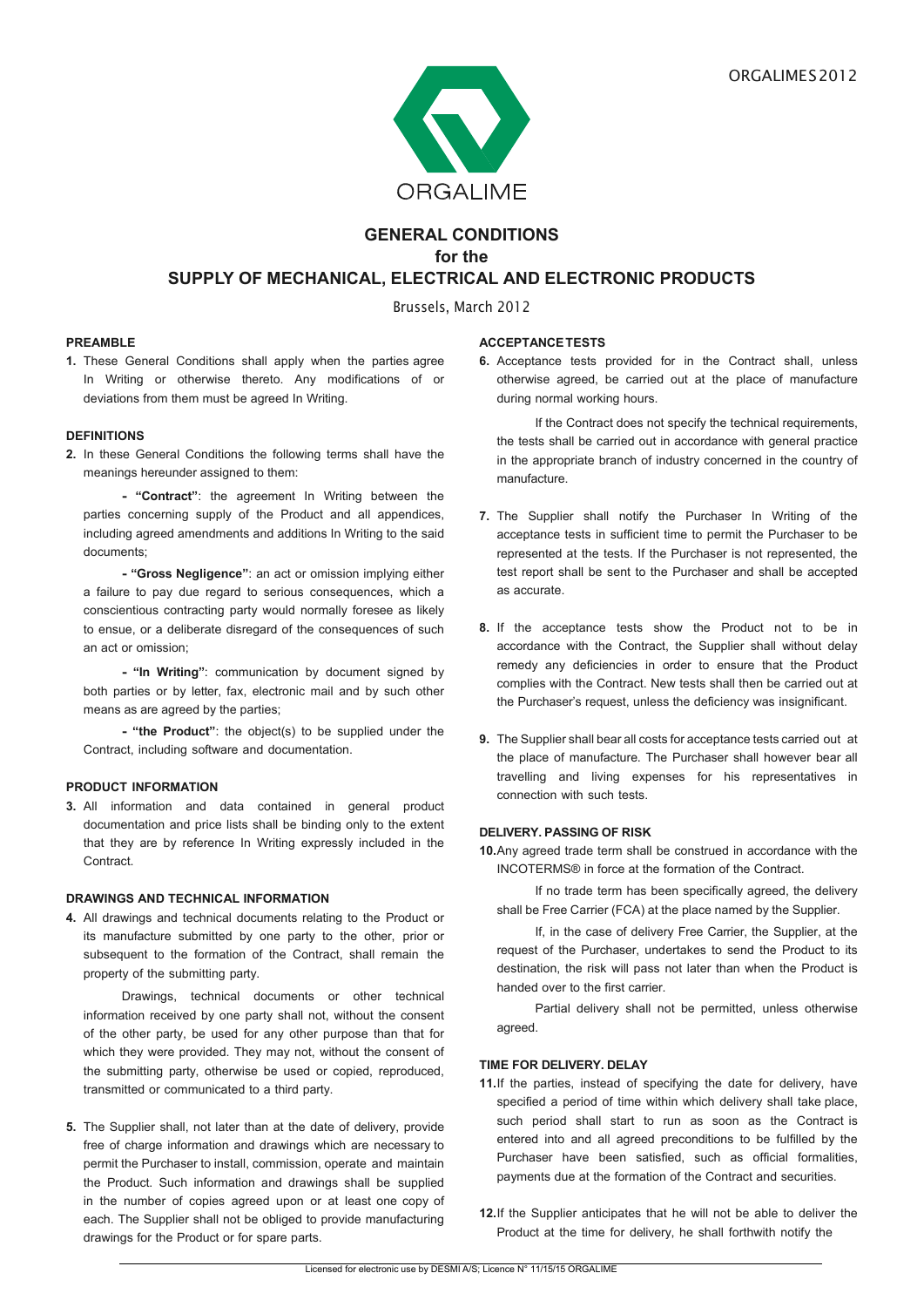Purchaser thereof In Writing, stating the reason and, if possible, the time when delivery can be expected.

If the Supplier fails to give such notice, the Purchaser shall be entitled to compensation for any additional costs which he incurs and which he could have avoided had he received such notice.

- **13.** If delay in delivery is caused by any of the circumstances mentioned in Clause 41, by an act or omission on the part of the Purchaser, including suspension under Clauses 21 and 44, or any other circumstances attributable to the Purchaser, the Supplier shall be entitled to extend the time for delivery by a period which is necessary having regard to all the circumstances of the case. This provision shall apply regardless of whether the reason for the delay occurs before or after the agreed time for delivery.
- **14.** If the Product is not delivered at the time for delivery, the Purchaser shall be entitled to liquidated damages from the date on which delivery should have taken place.

The liquidated damages shall be payable at a rate of 0.5 per cent of the purchase price for each commenced week of delay. The liquidated damages shall not exceed 7.5 per cent of the purchase price.

If only part of the Product is delayed, the liquidated damages shall be calculated on that part of the purchase price which is attributable to such part of the Product as cannot in consequence of the delay be used as intended by the parties.

The liquidated damages shall become due at the Purchaser's demand In Writing but not before delivery has been completed or the Contract is terminated under Clause 15.

The Purchaser shall forfeit his right to liquidated damages if he has not lodged a claim In Writing for such damages within six months after the time when delivery should have taken place.

**15. If the delay in delivery is such that the Purchaser is entitled to** maximum liquidated damages under Clause 14 and if the Product is still not delivered, the Purchaser may In Writing demand delivery within a final reasonable period which shall not be less than one week.

If the Supplier does not deliver within such final period and this is not due to any circumstances which are attributable to the Purchaser, then the Purchaser may by notice In Writing to the Supplier terminate the Contract in respect of such part of the Product as cannot in consequence of the Supplier's failure to deliver be used as intended by the parties.

If the Purchaser terminates the Contract he shall be entitled to compensation for the loss he suffers as a result of the Supplier's delay, including any consequential and indirect loss. The total compensation, including the liquidated damages which are payable under Clause 14, shall not exceed 15 per cent of that part of the purchase price which is attributable to the part of the Product in respect of which the Contract is terminated.

The Purchaser shall also have the right to terminate the Contract by notice In Writing to the Supplier, if it is clear from the circumstances that there will occur a delay in delivery which, under Clause 14, would entitle the Purchaser to maximum liquidated damages. In case of termination for this reason, the Purchaser shall be entitled to maximum liquidated damages and compensation under the third paragraph of this Clause 15.

**16.** Liquidated damages under Clause 14 and termination of the Contract with limited compensation under Clause 15 shall

be the only remedies available to the Purchaser in case of delay on the part of the Supplier. All other claims against the Supplier based on such delay shall be excluded, except where the Supplier has been guilty of Gross Negligence.

**17.** If the Purchaser anticipates that he will be unable to accept delivery of the Product at the time for delivery, he shall forthwith notify the Supplier In Writing thereof, stating the reason and, if possible, the time when he will be able to accept delivery.

If the Purchaser fails to accept delivery at the time for delivery, he shall nevertheless pay any part of the purchase price which becomes due at the time for delivery, as if delivery had taken place at the time for delivery. The Supplier shall arrange for storage of the Product at the risk and expense of the Purchaser. The Supplier shall also, if the Purchaser so requires, insure the Product at the Purchaser's expense.

**18.** Unless the Purchaser's failure to accept delivery is due to any such circumstance as mentioned in Clause 41, the Supplier may by notice In Writing require the Purchaser to accept delivery within a final reasonable period.

If, for any reason which is not attributable to the Supplier, the Purchaser fails to accept delivery within such period, the Supplier may by notice In Writing terminate the Contract in whole or in part. The Supplier shall then be entitled to compensation for the loss he suffers by reason of the Purchaser's default, including any consequential and indirect loss. The compensation shall not exceed that part of the purchase price which is attributable to that part of the Product in respect of which the Contract is terminated.

#### **PAYMENT**

- 19. Payment shall be made within 30 days after the date of invoice. Unless otherwise agreed, the purchase price shall be paid with one third at the formation of the Contract and one third when the Supplier notifies the Purchaser that the Product, or the essential part of it, is ready for delivery. The remaining part of the purchase price shall be paid when the entire Product is delivered.
- **20.** Whatever the means of payment used, payment shall not be deemed to have been effected before the Supplier's account has been irrevocably credited for the amount due.
- 21. If the Purchaser fails to pay by the stipulated date, the Supplier shall be entitled to interest from the day on which payment was due and to compensation for recovery costs. The rate of interest shall be as agreed between the parties or otherwise 8 percentage points above the rate of the main refinancing facility of the European Central Bank. The compensation for recovery costs shall be 1 per cent of the amount for which interest for late payment becomes due.

In case of late payment and in case the Purchaser fails to give an agreed security by the stipulated date the Supplier may, after having notified the Purchaser In Writing, suspend his performance of the Contract until he receives payment or, where appropriate, until the Purchaser gives the agreed security.

If the Purchaser has not paid the amount due within three months the Supplier shall be entitled to terminate the Contract by notice In Writing to the Purchaser and, in addition to the interest and compensation for recovery costs according to this Clause, to claim compensation for the loss he incurs. Such compensation shall not exceed the agreed purchase price.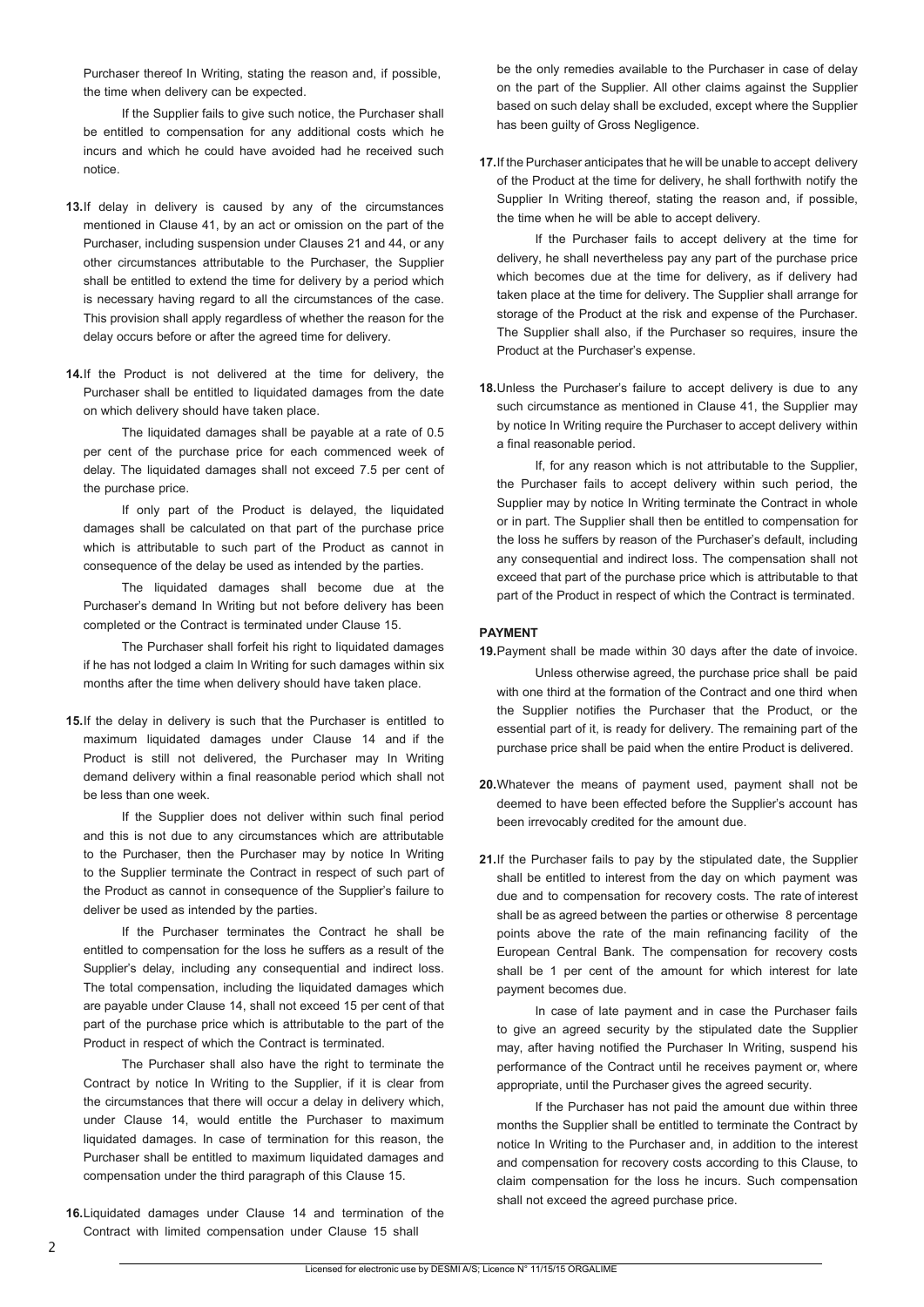#### **RETENTION OF TITLE**

**22.** The Product shall remain the property of the Supplier until paid for in full to the extent that such retention of title is valid under the relevant law.

The Purchaser shall at the request of the Supplier assist him in taking any measures necessary to protect the Supplier's title to the Product.

The retention of title shall not affect the passing of risk under Clause 10.

#### **LIABILITY FOR DEFECTS**

- 23. Pursuant to the provisions of Clauses 24-39, the Supplier shall remedy any defect or nonconformity (hereinafter termed defect(s)) resulting from faulty design, materials or workmanship.
- **24.** The Supplier shall not be liable for defects arising out of materials provided or a design stipulated or specified by the Purchaser.
- **25.** The Supplier shall only be liable for defects which appear under the conditions of operation provided for in the Contract and under proper use of the Product.
- **26.** The Supplier shall not be liable for defects caused by circumstances, which arise after the risk has passed to the Purchaser, e.g. defects due to faulty maintenance, incorrect installation or faulty repair by the Purchaser or to alterations carried out without the Supplier's consent In Writing. The Supplier shall neither be liable for normal wear and tear nor for deterioration.
- **27.** The Supplier's liability shall be limited to defects which appear within a period of one year from delivery. If the use of the Product exceeds that which is agreed, this period shall be reduced proportionately.
- **28.** When a defect in a part of the Product has been remedied, the Supplier shall be liable for defects in the repaired or replaced part under the same terms and conditions as those applicable to the original Product for a period of one year. For the remaining parts of the Product the period mentioned in Clause 27 shall be extended only by a period equal to the period during which and to the extent that the Product could not be used as a result of the defect.
- **29.** The Purchaser shall without undue delay notify the Supplier In Writing of any defect which appears. Such notice shall under no circumstances be given later than two weeks after the expiry of the period given in Clause 27 or the extended period(s) under Clause 28, where applicable.

The notice shall contain a description of the defect.

If the Purchaser fails to notify the Supplier In Writing of a defect within the time limits set forth in the first paragraph of this Clause, he shall lose his right to have the defect remedied.

Where the defect is such that it may cause damage, the Purchaser shall immediately inform the Supplier In Writing. The Purchaser shall bear the risk of damage to the Product resulting from his failure so to notify. The Purchaser shall take reasonable measures to minimise damage and shall in that respect comply with instructions of the Supplier.

**30.** On receipt of the notice under Clause 29 the Supplier shall at his own cost remedy the defect without undue delay, as

stipulated in Clauses 23-39. The time for remedial work shall be chosen in order not to interfere unnecessarily with the Purchaser's activities.

Repair shall be carried out at the place where the Product is located unless the Supplier deems it more appropriate that the Product is sent to him or a destination specified by him.

If the defect can be remedied by replacement or repair of a defective part and if dismantling and re-installation of the part do not require special knowledge, the Supplier may demand that the defective part is sent to him or a destination specified by him. In such case the Supplier shall have fulfilled his obligations in respect of the defect when he delivers a duly repaired part or a part in replacement to the Purchaser.

- **31.** The Purchaser shall at his own expense provide access to the Product and arrange for any intervention in equipment other than the Product, to the extent that this is necessary to remedy the defect.
- **32.** Unless otherwise agreed, necessary transport of the Product or parts thereof to and from the Supplier in connection with the remedying of defects for which the Supplier is liable shall be at the risk and expense of the Supplier. The Purchaser shall follow the Supplier's instructions regarding such transport.
- **33.** Unless otherwise agreed, the Purchaser shall bear any additional costs which the Supplier incurs for remedying the defect caused by the Product being located in a place other than the destination stated at the formation of the Contract for the Supplier's delivery to the Purchaser or – if no destination has been stated – the place of delivery.
- **34.** Defective parts which have been replaced shall be made available to the Supplier and shall be his property.
- **35.** If the Purchaser has given such notice as mentioned in Clause 29 and no defect is found for which the Supplier is liable, the Supplier shall be entitled to compensation for the costs he incurs as a result of the notice.
- **36.** If the Supplier does not fulfil his obligations under Clause 30, the Purchaser may by notice In Writing fix a final reasonable period for completion of the Supplier's obligations, which shall not be less than one week.

If the Supplier fails to fulfil his obligations within such final period, the Purchaser may himself undertake or employ a third party to undertake necessary repair work at the risk and expense of the Supplier.

Where successful repair work has been undertaken by the Purchaser or a third party, reimbursement by the Supplier of reasonable costs incurred by the Purchaser shall be in full settlement of the Supplier's liabilities for the said defect.

**37.** Where the Product has not been successfully repaired, as stipulated under Clause 36,

a) the Purchaser shall be entitled to a reduction of the purchase price in proportion to the reduced value of the Product, provided that under no circumstances shall such reduction exceed 15 per cent of the purchase price, or

b) where the defect is so substantial as to significantly deprive the Purchaser of the benefit of the Contract as regards the Product or a substantial part of it, the Purchaser may terminate